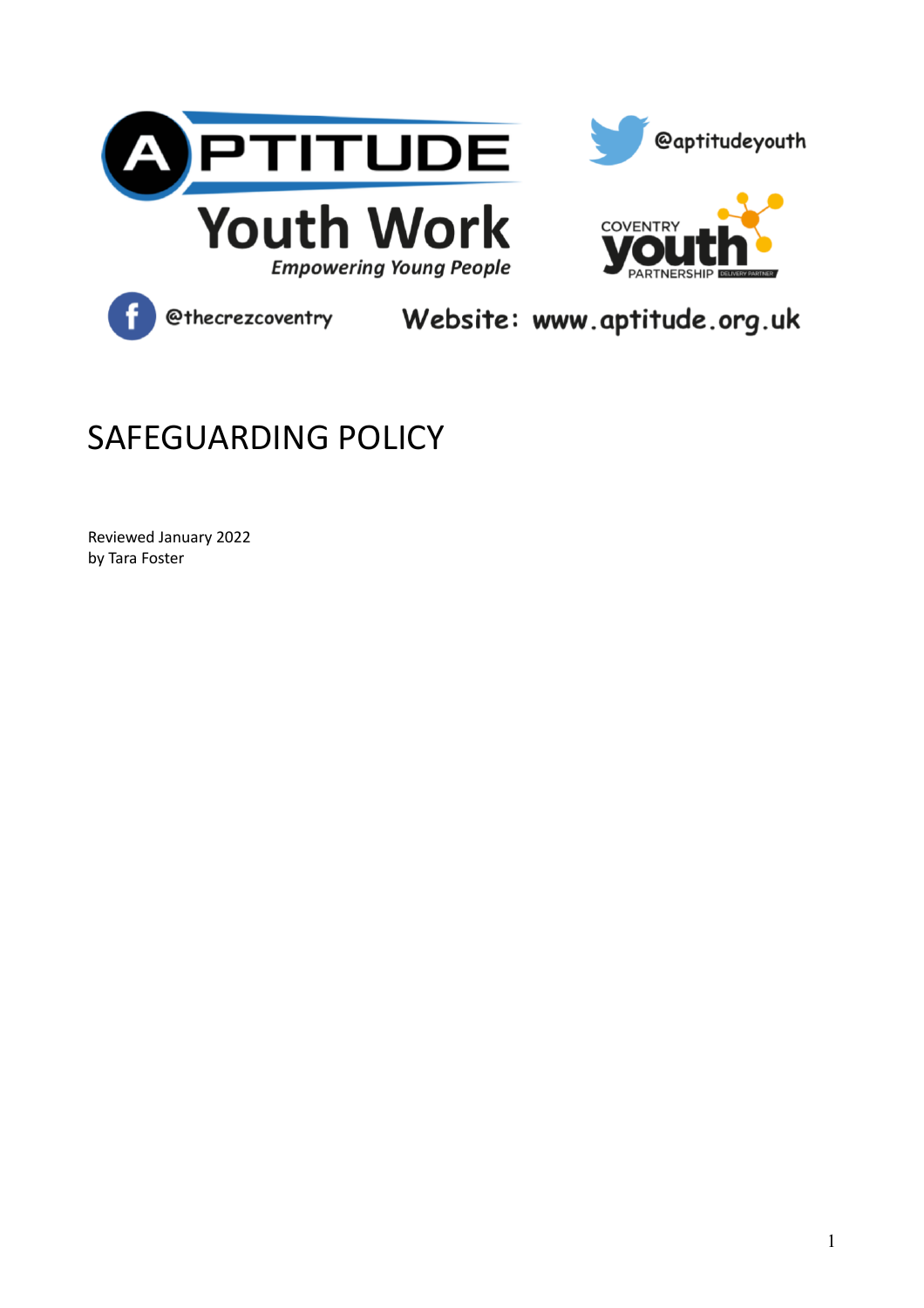## **Aptitude Organisation CIC Safeguarding Policy**

This policy applies to all staff, including senior managers and the board of directors, paid staff, volunteers and sessional workers, agency staff, students or anyone working on behalf of Aptitude Organisation CIC.

# **The purpose of this policy:**

- To protect children and young people who receive Aptitude Organisation CIC's services. This includes the children of adults who use our services;
- to provide staff and volunteers with the overarching principles that guide our approach to safeguarding and child protection;

Aptitude Organisation CIC believes that a child or a young person should never experience abuse of any kind. We have the responsibility to promote the welfare of all children and young people and to keep them safe. We are committed to practice in a way that protects them.

## **Legal Framework**

This policy has been drawn up on the basis of law and guidance that seeks to protect children, namely:

- Children Act 1989
- United Convention of the Rights of the Child 1991
- Data Protection Act 1998
- Human Rights Act 1998
- Sexual Offences Act 2003
- Children Act 2004
- Safeguarding Vulnerable Groups Act 2006
- Protection of Freedoms Act 2012
- Children and Families Act 2014
- Special Educational needs and disability (SEND) code of practice: 0 to 25 years Statutory guidance for organisations which work with and support children and young people who have special educational needs or disabilities; HM Government 2014
- Information sharing: Advice for practitioner providing safeguarding services to children, young people, parents and carers; HM Government 2015.
- Working together to safeguarding children: a guide to inter-agency working to safeguard and promote the welfare of children; HM Government 2015

This policy should be read alongside our policies and procedures on:

- Recruitment, induction and training
- Role of the designated safeguarding officer
- Dealing with disclosures and concerns about a child or young person
- Managing allegations against staff and volunteers
- Code of Conduct for staff and volunteers
- Safer recruitment
- E-safety
- Anti-bullying
- Complaints
- Whistle blowing
- Health & Safety
- Training, Supervision and support
- Lone working policy and procedure
- Quality Assurance
- GDPR Privacy Policy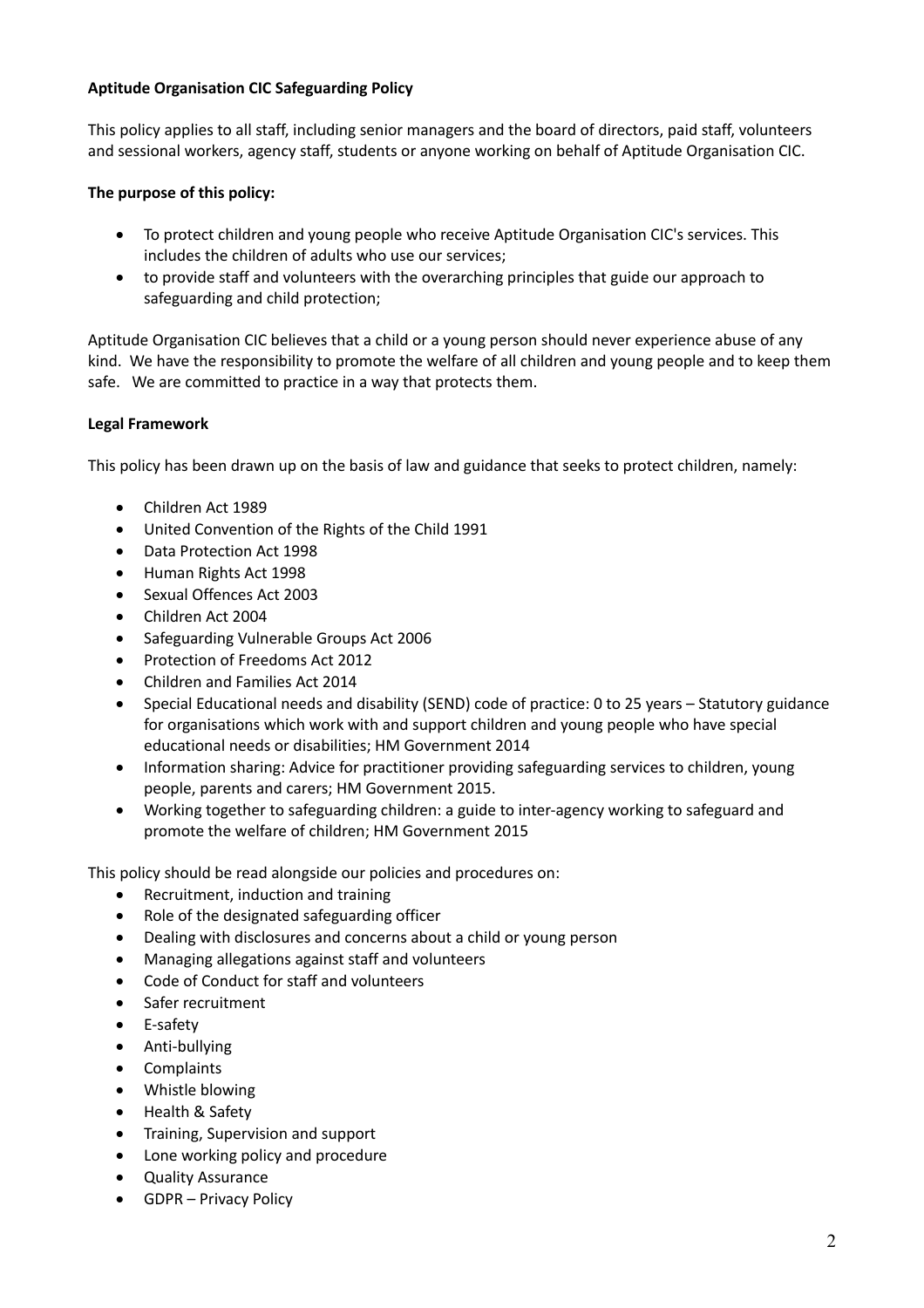## **We recognise that:**

- the welfare of the child is paramount, as enshrined by the Children Act 1989.
- all children, regardless of age, disability, gender, racial heritage, religious belief, sexual orientation or identity, have a right to equal protection from all types of harm or abuse
- some children are additionally vulnerable because of the impact of previous experiences, their level of dependency, communication needs or other issues
- working in partnership with children, young people, their parents, carers and other agencies is essential in promoting young people's welfare.

## **We will seek to keep children and young people safe by:**

- valuing them, listening to and respecting them
- appointing a Designated Safeguarding Officer (DSO) for children and young people, a deputy and a lead board member for safeguarding
- adopting child protection and safeguarding practices through procedures and a code of conduct for staff and volunteers
- developing and implementing and effective e-safety policy and related to procedures
- providing effective management for staff and volunteers through supervision, support, training and quality assurance measures
- recruiting staff and volunteers safely, ensuring all necessary checks are made
- recording and storing information professionally and securely, and sharing information about safeguarding and good practice with children, their families, staff and volunteers via leaflets, posters, one-to-one discussions
- using safeguarding procedures to share concerns and relevant information with agencies who need to know, and involving children, young people, parents, families and carers appropriately
- creating and maintaining an anti-bullying environment and ensuring that we have a policy and procedure to help us deal effectively with and bullying that does arise
- ensuring that we have effective complaints and whistle blowing measures in place
- ensuring that we provide a safe physical environment for our children, young people, parents, staff and volunteers, by applying health and safety measures in accordance with the law and regulatory guidance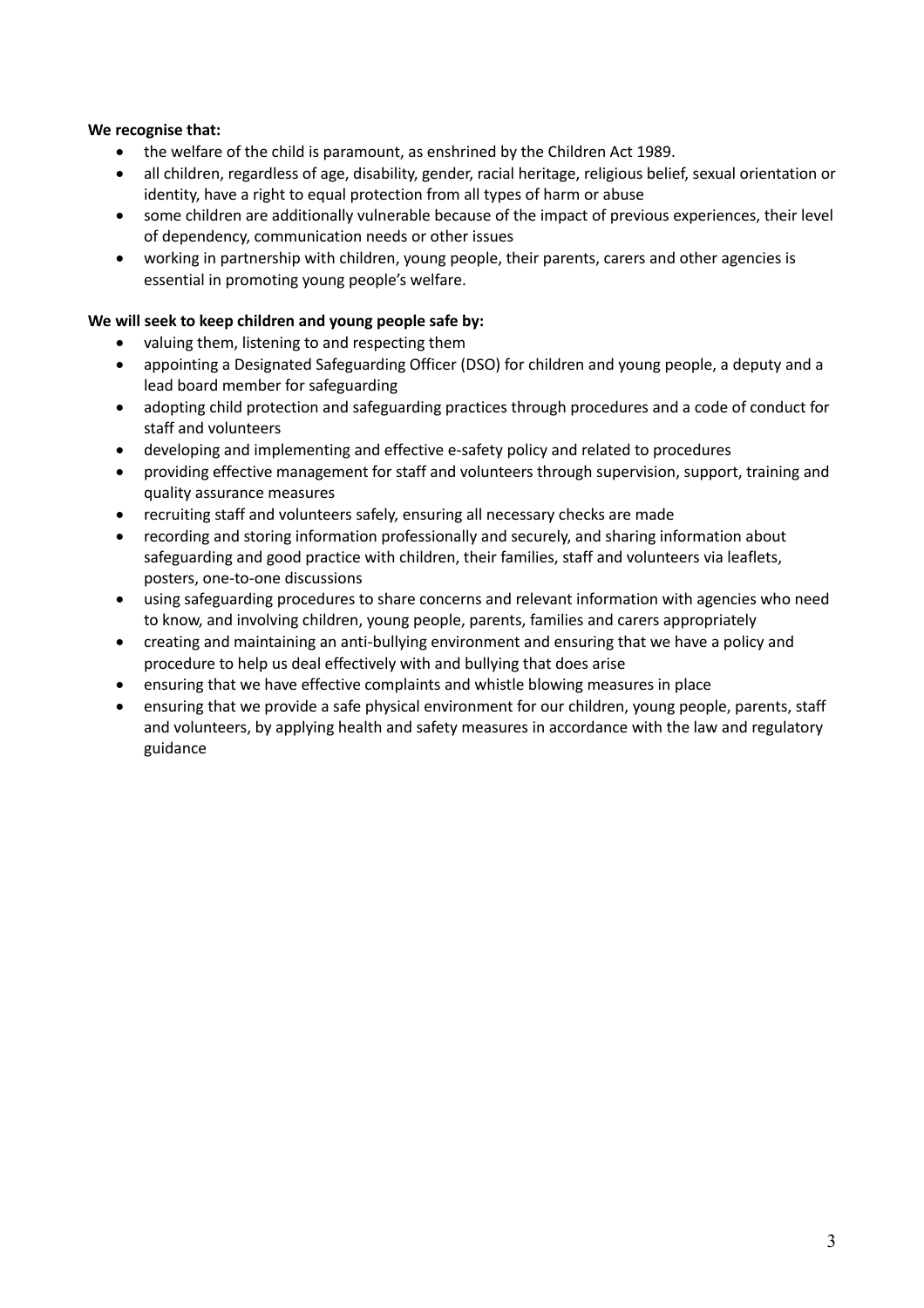## **Safeguarding children**

We all have a responsibility to make sure children and young people are safe from harm or abuse. If you have any suspicion, or information, suggesting a child is being harmed, don't ignore it.

## **What should I do if I think a child or young person is being harmed?**

You can always ask for advice from Children's Social Care if you are not sure about a situation.

The information below may help if you think a child or young person is being harmed.

## **Signs which may suggest physical abuse**

- Any bruising to a baby pre-walking stage
- Multiple bruising to different parts of the body
- Bruising of different colours, showing repeated injuries
- Fingertip-shaped bruising to the chest, back, arms or legs
- Burns of any shape or size
- An injury for which there is no proper explanation

## **Signs of possible sexual abuse**

- Something a child has told you
- Something a child has told someone else
- A child who shows worrying sexualised behaviour in their play or with other children
- A child who seems to have unsuitable sexual knowledge for their age
- A child who may be visiting or being looked after by a known or suspected sexual offender

## **Signs which may suggest emotional harm**

The following signs may be present in children whose parents are over-critical and emotionally distant, or who are unable to meet their child's emotional needs:

- Children whose behaviour is excessive. For example, excessive bedwetting, overeating, rocking, headbanging.
- Children who self harm. For example, they may cut or scratch themselves or overdose.
- Children who attempt suicide
- Children who persistently run away from home
- Children who show high levels of anxiety, unhappiness or withdrawal
- Children who usually seek out or avoid affection.

## **Signs which may suggest neglect**

- Squalid, unhygienic or dangerous home conditions
- Parents who fail to attend to their children's health or development needs
- Children who appear persistently undersized or underweight
- Children who continually appear tired or lacking in energy
- Children who suffer frequent injuries due to lack of supervision.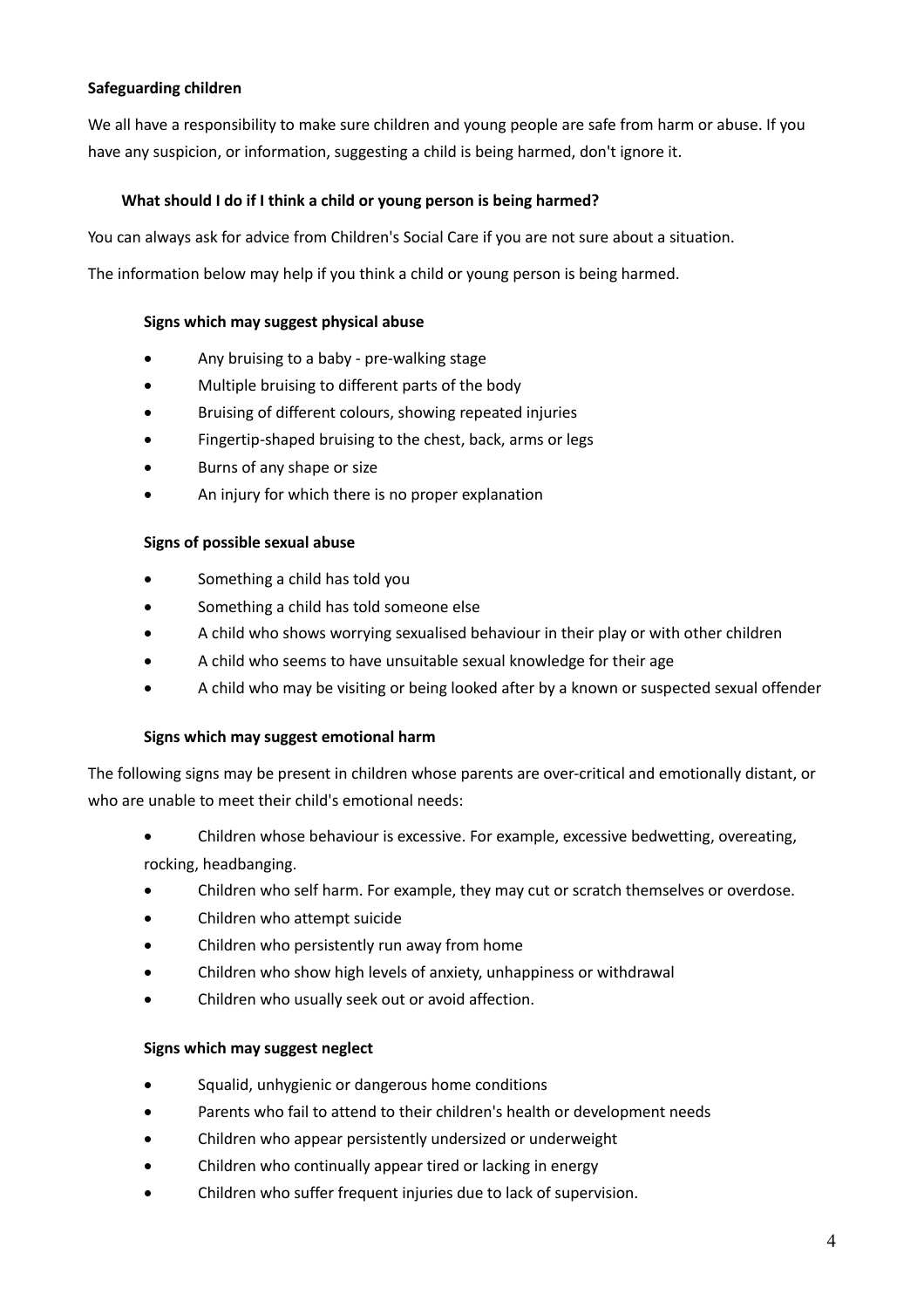## **If a child discloses abuse**

If you're in a situation where a child discloses abuse to you, there are a number of steps you can take.

- **Listen carefully to the child.** Avoid expressing your own views on the matter. A reaction of shock or disbelief could cause the child to 'shut down', retract or stop talking
- **Let them know they've done the right thing.** Reassurance can make a big impact to the child who may have been keeping the abuse secret
- **Tell them it's not their fault.** Abuse is never the child's fault and they need to know this
- **Say you believe them.** A child could keep abuse secret in fear they won't be believed. They've told you because they want help and trust you'll be the person to believe them and help them
- **Don't talk to the alleged abuser**. Confronting the alleged abuser about what the child's told you could make the situation a lot worse for the child
- **Explain what you'll do next.** If age appropriate, explain to the child you'll need to report the abuse to someone who will be able to help
- **Don't delay reporting the abuse.** The sooner the abuse is reported after the child discloses the better. Report as soon as possible so details are fresh in your mind and action can be taken quickly.

## **How do I contact someone if I am concerned about a child or young person?**

## **Emergency – child at risk of physical harm or needs medical attention:**

If a child is in immediate danger or left alone, you should contact the police on 0345 113 5000 or, call 999 in an emergency.

Police Child Abuse Investigation Unit: 024 7653 9044.

Social worker (out of office hours): 024 7683 2222.

## **Non emergency - If there is no immediate danger:**

- 1. Inform the Designated Safeguarding Lead (DSL), or Deputy Safeguarding lead (DSL), to seek advice. Designated Safeguarding Lead (DSL).
- 2. See appendix 1 (page 7), Flow chart for actions to take
- 3. See appendix 3 (page 9) for contact details for Safeguarding leads.
- 4. Complete the Safeguarding report form, including action you have taken using this link here: https://form.123formbuilder.com/5815014/
- 5. If further action is required because a safeguarding concern has been raised the DSL must report to the local Multi Agency Service Hub(MASH)/Referral Assessment Service (RAS) in Coventry 024 7678 8555. Social Care out of hours, Emergency Duty Team (EDT) 024 7683 2222. Email: mash@coventry.gov.uk – See Appendix 2 (page 8) for Safeguarding Leads.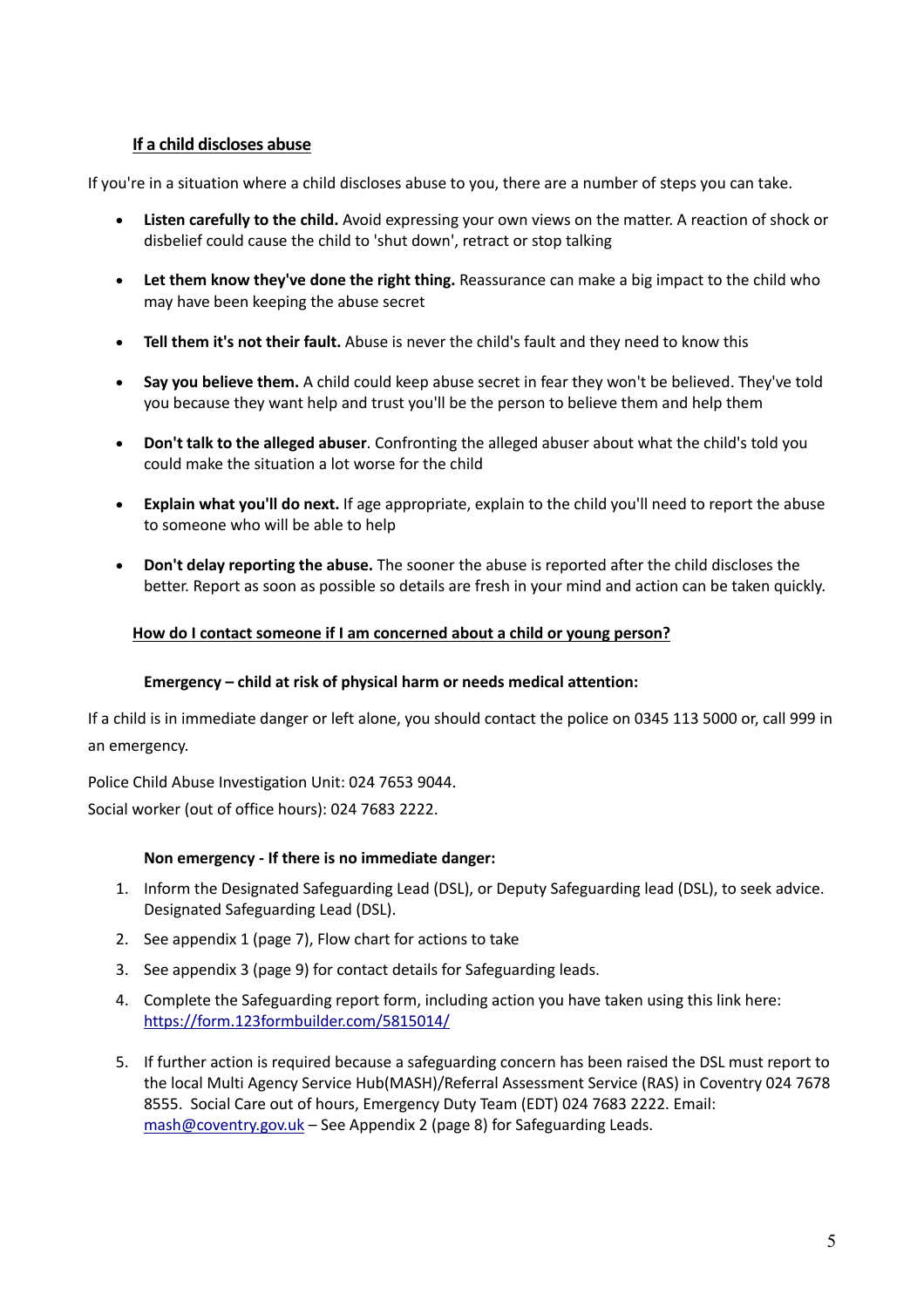## **What to do if the concern is about a member of staff or volunteer?**

Inform the Designated Safeguarding Lead or Board of Directors Safeguarding Lead if necessary.

## **Advice and information**

If you want to discuss your concerns or need advice e.g. if you are not sure whether your concerns are justified, you would like more information about issues like confidentiality or you would like to know what happens next (after you have reported your concerns), do one of the following:

Call Childline on 0800 1111 Call the NSPCC Helpline on 0808 800 5000 Check Coventry LSCB procedures

## **Prevent referrals for children and young people**

The Prevent Duty requires that if there are concerns that an individual may be vulnerable to radicalisation around violent extremism then these concerns need to be shared so that appropriate support is provided in order to safeguard those individuals. A partnership referral form has been prepared to make sure that it is easier to outline and submit the referrals.

To make a Prevent referral for a child or young person a referral form needs to be sent to both of the following email addresses: CTU\_GATEWAY@west-midlands.pnn.police.uk and ras@coventry.gcsx.gov.uk

## **For professionals**

To make a referral, please complete the multi-agency referral form.

Online using the form: https://myaccount.coventry.gov.uk/en/AchieveForms/?form\_uri=sandboxpublish://AF-Process-6528f2f2-dd4a-4c83-afd0-5dea996e4f81/AF-Stage-ec6609eb-3861-469b-a384 f02855d1f0c8/definition.json&redirectlink=%2F&cancelRedirectLink=%2F&category=AF-Category-735b3b8c-4745-4a7e-9307-8a1055c27163&noLoginPrompt=1

## **Appendix 1: Aptitude Youth Work Safeguarding Process Flow Chart - Page 7**

**Appendix 2: Safeguarding Process for Designated Safeguarding Lead (DSL) or Deputy Leads - Page 8**

**Appendix 3: Contact details for Designated Safeguarding Lead (DSL) or Deputy Leads – Page 9**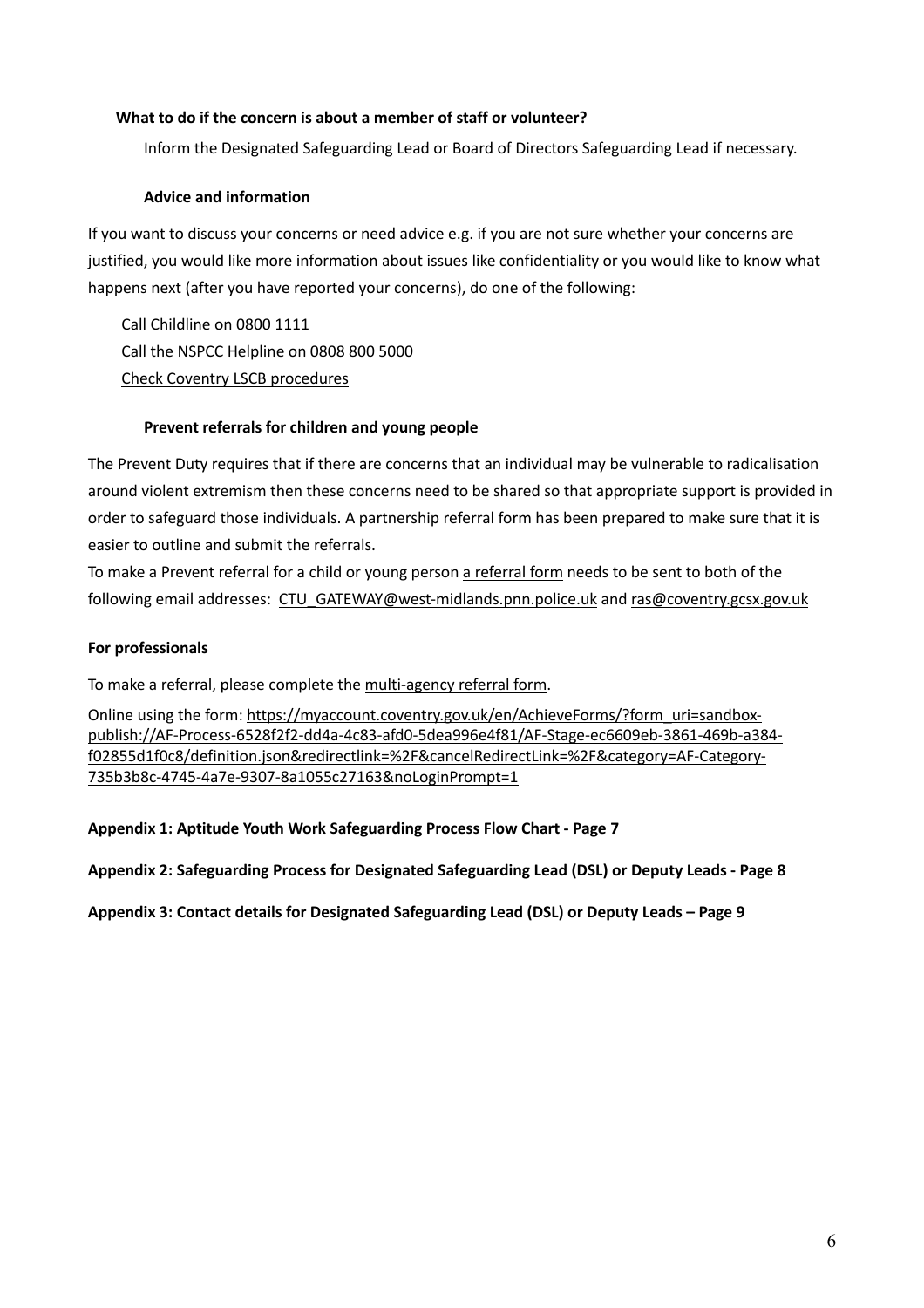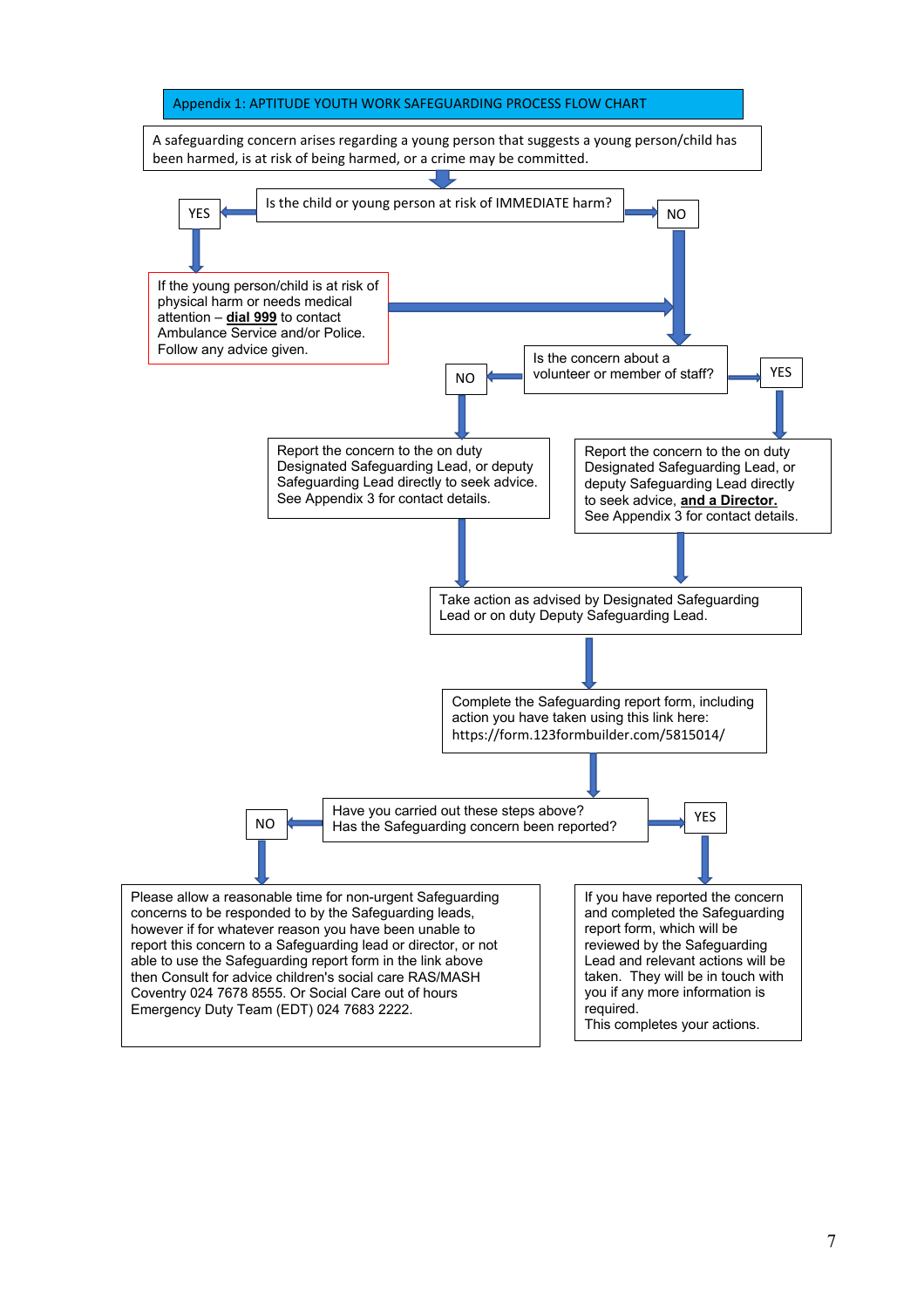#### Appendix 2: SAFEGUARDING PROCESS FOR DESIGNATED SAFEGUARDING LEAD (DSL) OR DEPUTY DSL



#### **Aptitude Youth Work Safeguarding Concern Actions Process Chart**